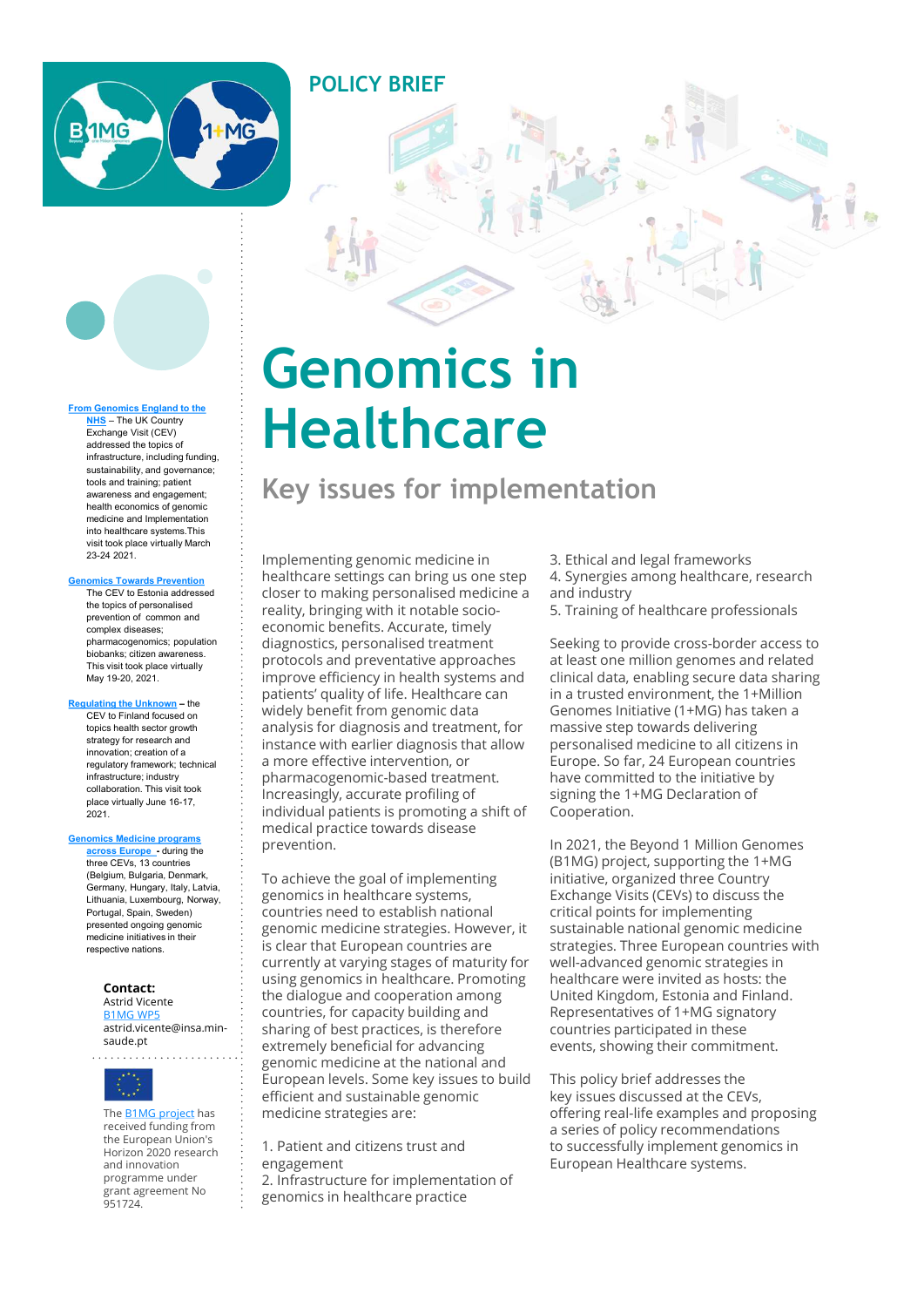POLICY BRIEF





Patient and citizen engagement is at the heart of personalised medicine

# Patient and citizen engagement

Patient and citizens' understanding and trust are critical for patient engagement in genomic medicine. Consent for data use and sharing, and support for genomic medicine policies is only possible with patient engagement and public acceptance.

Building citizen and patient trust for genomics medicine initiatives requires time and constant investment in bidirectional communication, rigorous information and public campaigns to raise awareness.

Estonia demonstrated the benefits of successful public engagement in genomics medicine. Having achieved 75% of public patients expect their genomic data to be used for their benefit.

### POLICY RECOMMENDATIONS

Establish information programs and widereaching communication campaigns to engage and inform citizens.

Monitor patient trust and willingness to give samples and consent for the use of genomicbased diagnosis and treatments.

Involve patient groups in all decisions and steps of implementing the genomic strategy since the outset of the programme, including discussion of the legal framework.

Ensure representation of patients in the established governance framework.

Incorporate patient representatives compensation into budgets.

Estonia has only solidified their strategy after decades of communication campaigns, involving public figures, advertising, and referencing health genomics in soap operas and movies. The program also offered free genetic test results to volunteers willing to provide DNA samples to the national biobank.

**CILIZEN**<br> **CILIZEN**<br> **CALIZEN EXECUTE THE STORIC AND AND AND THE PERIMENT PATE PROPROBLY THE PATE AND AND AND THE STORIC AND AND MONETATIONS (THE AND MONETATION CONDUCTS THE SUPPOSE THE SUPPOSE THE SUPPOSE THE SUPPOSE THE** It is clear that, from the very beginning, citizens and patients need to be at the center of a genomic initiative to create engagement and trust; the system must be built on a transparent basis. Patients must be represented in the established governance framework with a voice in every decision and involved in discussing the legal framework.

In the UK, patients have been involved from the start in relevant decision boards for Genomics England and the National Health Service (NHS). In Genomics England this was achieved by creating a Participant Panel, who have had significant input into the formal governance framework and implementation structure. Panel members are compensated for the time they have dedicated to representing the wider participant voice. The NHS has patient and participant involvement in all of their governance groups and a NHS People and Communities Forum for the NHS Genomic Medicine Service. Health Service (NHS). In Genomics England<br>this was chieved by creating a Participant<br>Panel, who have had significant input into<br>the formal governance framework and<br>implementation structure. Panel members<br>are compensated fo

Citizens and patients also need to be offered the opportunity to consent to the use of their data for research purposes. This will increase their interest and engagement because they can contribute to the greater good.

In Finland, the Genome Act will be the legal basis for establishing a national genome database. This initiative has involved patients and citizens from the outset. The same procedure was taken for the Act on Secondary Use of Health and Social Data.

2 a contra de la contra de la contra de la contra de la contra de la contra de la contra de la contra de la co<br>2 de decembre de la contra de la contra de la contra de la contra de la contra de la contra de la contra de la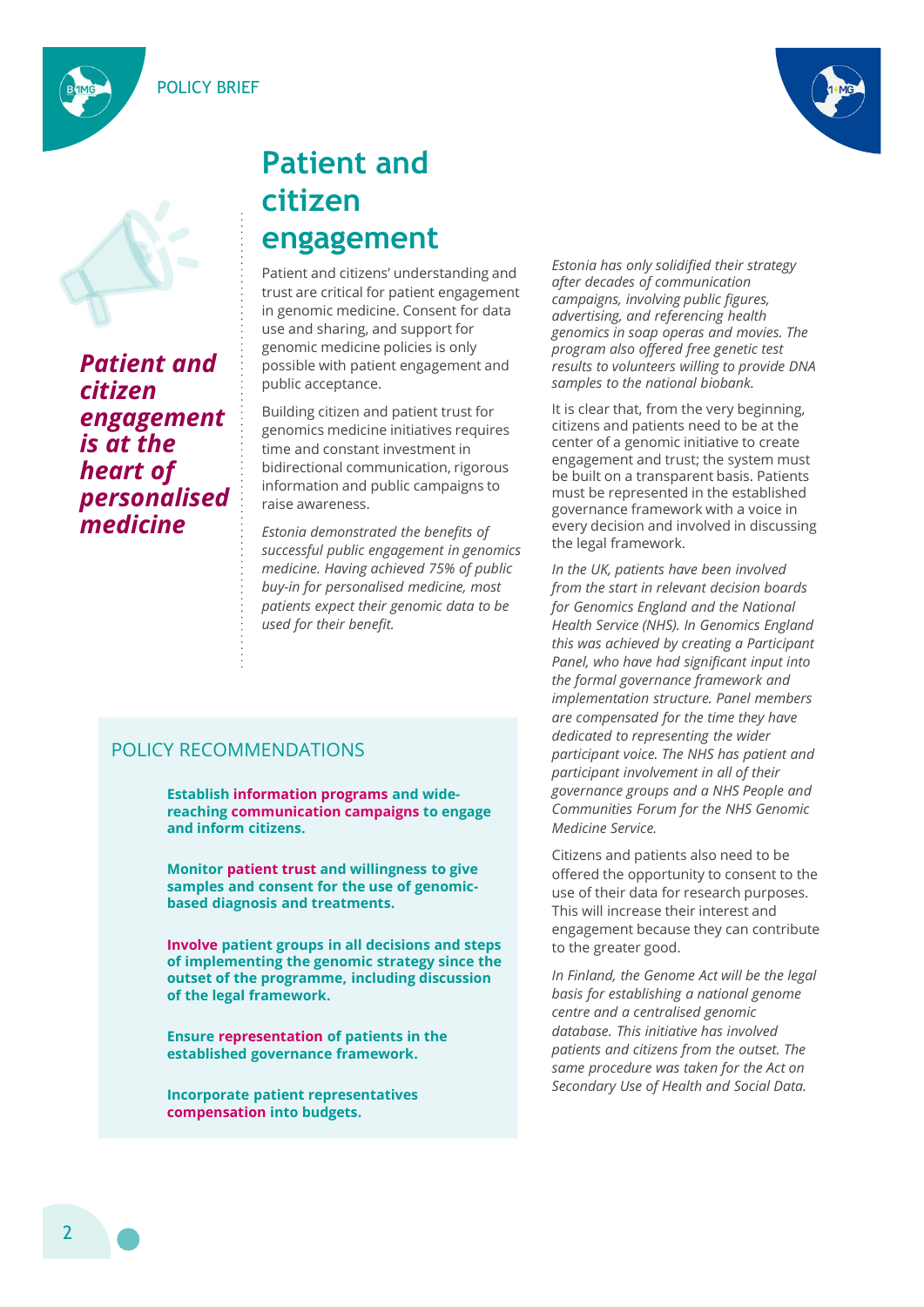Collection and use of genomic and health data requires a safe and trusted environment

POLICY BRIEF

# Implementation in healthcare: infrastructure and regulation

High-quality data is essential for genomics in healthcare, and its collection and use for clinical and research purposes requires a safe and trusted environment. For this reason, the UK, Estonia and Finland have been taking steps towards building a secure infrastructure for managing information, **Implementation in**<br> **healthcare:**<br> **infrastructure and**<br> **regulation**<br> **regulation**<br> **regulation**<br> **regulation**<br> **regulation**<br> **regulation**<br> **regulation**<br> **regulation**<br> **regulation**<br> **regulation**<br> **regulation**<br> **regulati** data management plans.

In the UK, Genomics England and the NHS clearly defined data access and sharing policies. The Genomics England Data Centre is a secure facility located within the NHS firewall, which stores genomic and other patient-related data.

In Finland, the National Genome Centre will be the central public authority responsible for managing the Finnish population's genome database and promoting equity and the responsible use of genomic data.

and genomic data will significantly accelerate the incorporation of genomic data into healthcare. A solid investment in secure digital technologies and services, for instance in Electronic Health Record (EHR) systems, enables the combination of genomic data with clinical information from multiple sources and in variable formats, facilitating the efficient use of genomic information in clinical practice.

In Estonia, all medical records are electronic, and there is a central technical infrastructure to link information systems and ensure secure access to medical and other data. A health portal also links different databases, including clinical diagnosis, prescription, billing and disease trajectories.

Access to health data and human biological samples must be strictly regulated, with a solid ethical and legal framework that ensures the secure and transparent collection, analysis and use of data.

Estonia has prioritised the legal framework. The Human Genes Research Act in Estonia dates back to 2000, when its national Biobank was established. The national biobank has over 20% of citizens registered.

The methanon interaction of the lightractic term in hydromic in spectrum of the season, the UK in equality and Fistonia and Fistnam different for the UK in other data. A health portal das links<br>
Estimalism a Fistnam differ Finland has also prioritised the legal framework to ensure a trustworthy environment and establish the legal basis for implementing genomics in healthcare. Finndata, the data permit authority, implements the Act on Secondary Use of Health and Social Data. At the same time, the National Genome Centre awaits for the Genome Act to be approved.

> Equally crucial is the standardisation of procedures that guarantees quality control, interoperability between services and cross-border data sharing, for clinical and research purposes, at regional, national and international levels.

> The UK's genomic infrastructure associated with the NHS operates according to common national standards by an "end-toend" ISO accredited pipeline.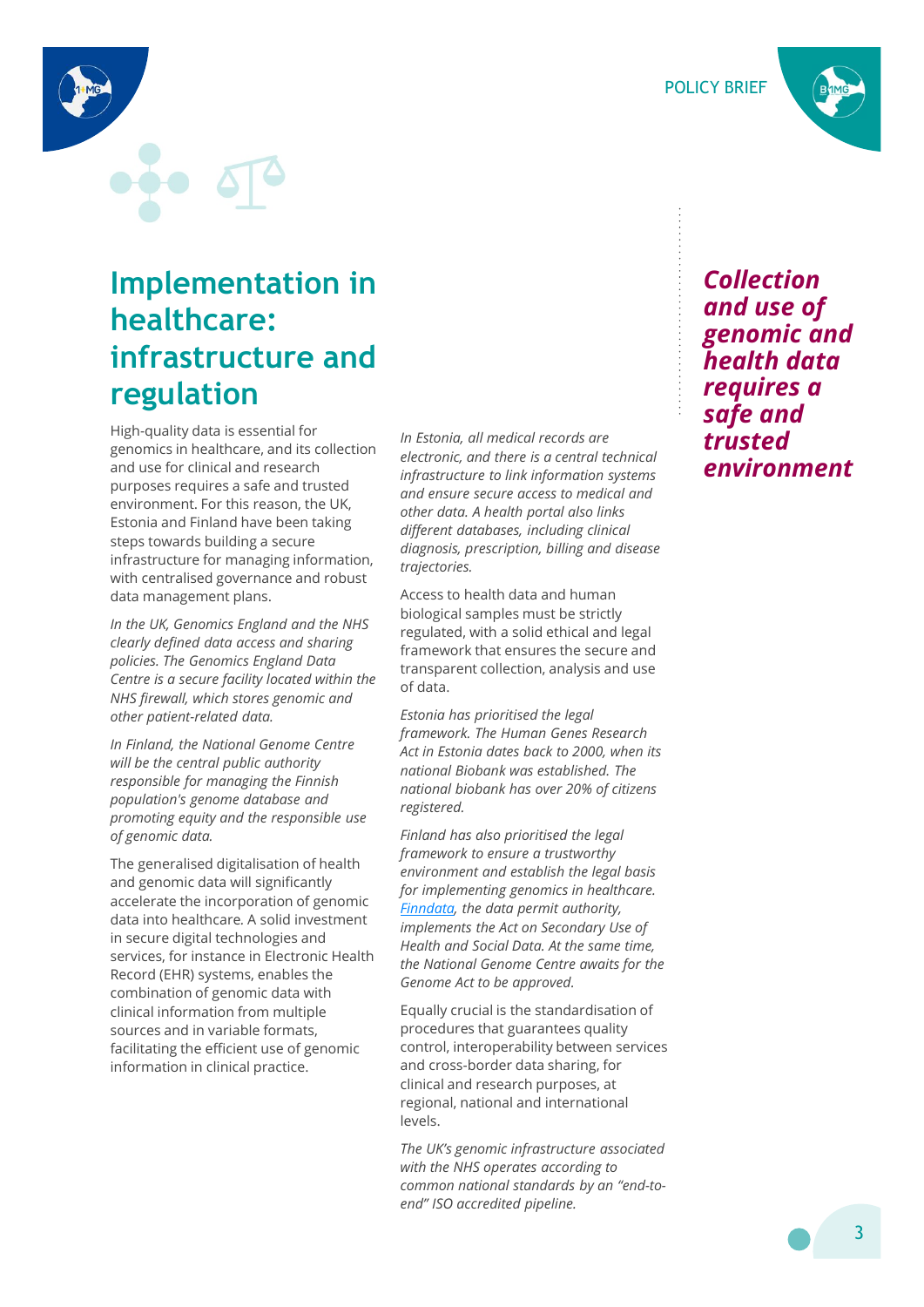



Steady political commitment and sustainable funding, involving interministry cooperation, are essential to support the implementation of genomics

For instance, the Finnish Health Sector Growth Strategy involves the Ministry of Education and Culture, the Ministry of Economy and Employment, the Ministry of Social Affairs and Health, Academia Finland and Business Finland, and the

Further development of economic models for genomic medicine is needed, including patient and family benefits. Evidence for economic value can already be found in several indicators. These can highlight the importance of genomic sequencing before even acknowledging patient and family benefits. unding, involving inter-<br>
Further development of economic<br>
models for genomic medicine is needed,<br>
emplementation of genomics<br>
including patient and family benefits.<br>
Further Emish Health Sector<br>
Further discussions the fo

Innovation Funding Agency of Finland effectiveness analysis of genomics, which The NHS and Genomics England are developing solid evidence for the costcan be used by policy makers to implement genomic tests in healthcare and promote wide and equitable access to citizens.

### POLICY RECOMMENDATIONS

and a robust ethical and legal framework for secure and transparent collection, analysis and use of data.

Ensure solid investment in secure digital technologies and services. For instance, implementing electronic health record systems that combine clinical information with automated decision support action to use genomic information in clinical practice.

Seek inter-ministerial collaboration and inclusion of all stakeholders for implementing the strategy, gaining investment in public-private partnerships, and earning solid and steady political support.

Implement a standard genomic and health data management plan to facilitate sharing information for clinical and research at regional, national and international levels.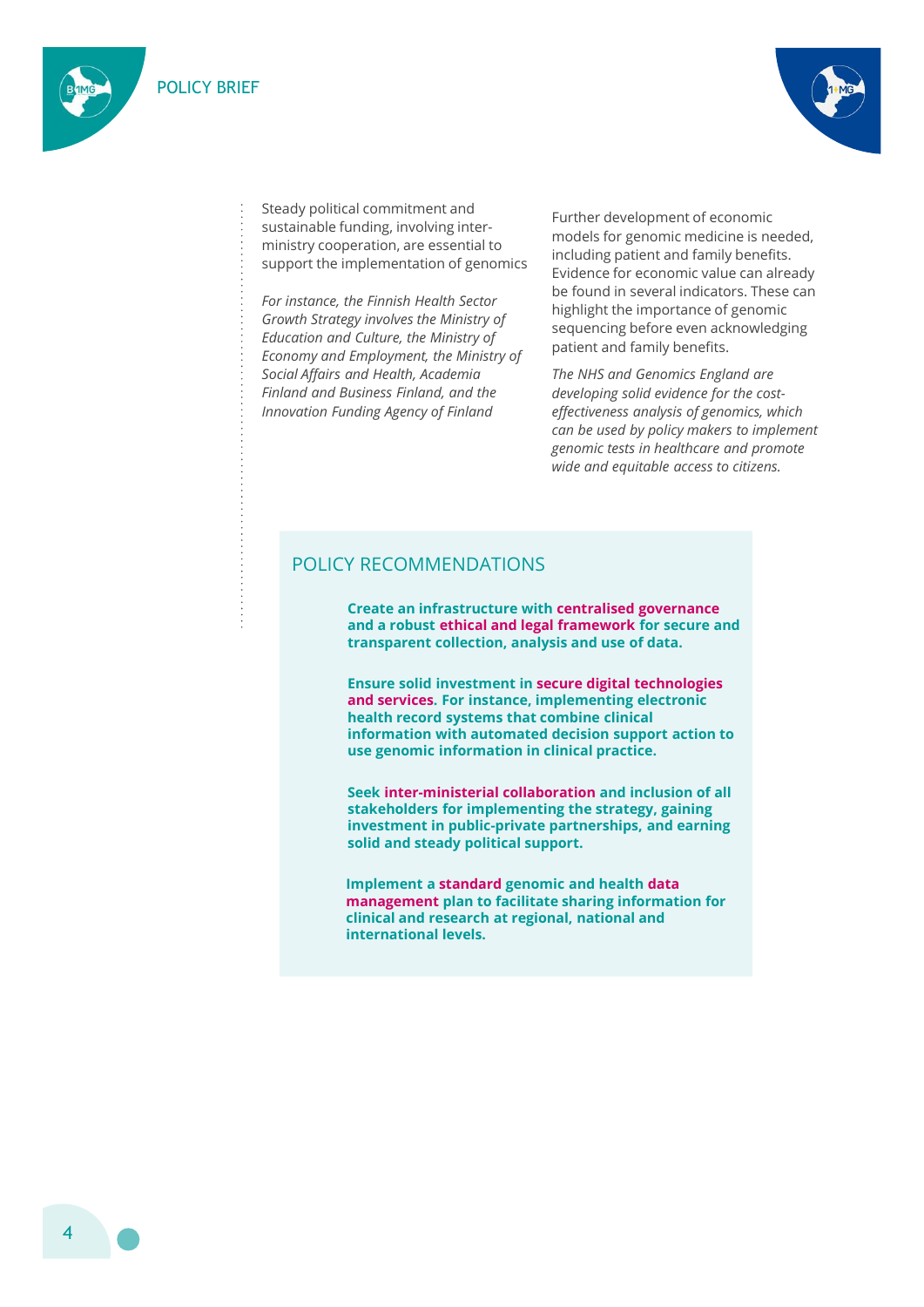POLICY BRIEF





# Training and capacity building

Implementing Genomic Medicine into the healthcare system requires a specialised, collaborative and well trained workforce. For this, healthcare professionals should be able to improve and broaden their competencies at any time, and for every step, process and procedure in genomic medicine. This specialist workforce must be built upon the existing workforce, and healthcare professionals must be offered the possibility to upskill their competencies through lifelong training. Collaborative and well trained workforce.<br>
For this, healthcare professionals should countries have already recognised the<br>
For exhibit competencies at any time, and for every<br>
time bracker in prortance of communicating wi

The UK offers an excellent example as it has created the Genomics Education **Program** for healthcare professionals and has developed a competency framework – a best practice development guide to support individuals and organisations seeking to obtain more competencies in genomic medicine. Compensions and informations and the statistic metric and the endicate the process and procedure in genomic deal with diagnosis and health risk<br>
method in the solidity to upskill their professionals must be offered<br>
be bui

However, it is equally important to professions that can address the fast innovation in genomic medicine.

instance clinical scientists and medical informaticians

Communication and genetic counselling in the healthcare system is crucial to make genetic diagnosis, genetic risk scores or pharmacogenetic recommendations comprehensible and accessible to patients. Healthcare professionals are the first line of communication with patients. Some countries have already recognised the importance of communicating with patients and understanding how they deal with diagnosis and health risk information.

Finland has established several initiatives to improve health professionals competencies in communicating with patients.

### A well informed and engaged workforce is vital for genomic medicine

### POLICY RECOMMENDATIONS

Tailor genomic education programmes for capacity building and training the existing healthcare workforce, including:

- Online courses for professionals with limited or no genomics knowledge, with a final test and certificate
- A competency framework with different levels for individuals and organisations to evaluate the need for increased knowledge/skills

Invest in developing professionals, namely clinical geneticists and genetic counsellors, and new professions, such as medical informaticians

Define the roles of these and other professionals, such as general practitioners that specialise in clinical genetics and provide counsel related to genomic information.